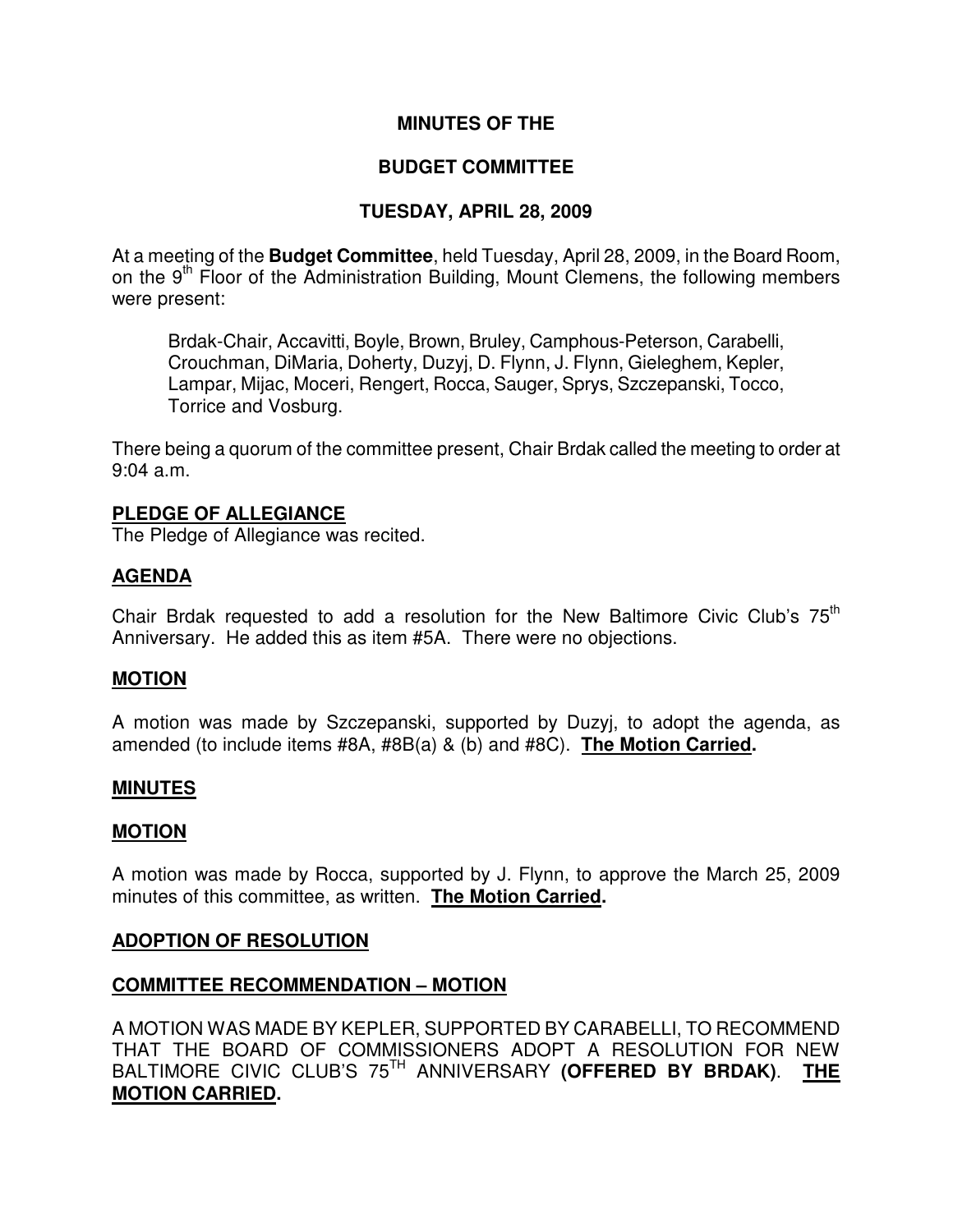# **RECOMMENDATION FROM HEALTH AND ENVIRONMENTAL SERVICES COMMITTEE MEETING OF 02-05-09**

## **COMMITTEE RECOMMENDATION – MOTION**

A MOTION WAS MADE BY J. FLYNN, SUPPORTED BY CAMPHOUS-PETERSON, TO RECOMMEND THAT THE BOARD OF COMMISSIONERS APPROVE PAYMENT OF \$2,140.38 TO CITY OF STERLING HEIGHTS FROM THE ENVIRONMENTAL PROBLEMS: LAKE/RIVER FUND FOR DEBRIS AND LOGJAM REMOVAL. **THE MOTION CARRIED.** 

# **RECOMMENDATIONS FROM TECHNOLOGY AND COMMUNICATIONS COMMITTEE MEETING OF 04-20-09**

## **COMMITTEE RECOMMENDATION – MOTION**

A MOTION WAS MADE BY SZCZEPANSKI, SUPPORTED BY MIJAC, TO RECOMMEND THAT THE BOARD OF COMMISSIONERS APPROVE THE FOLLOWING:

- (a) SUPPORT THE MICHIGAN INFORMATION SUPERHIGHWAY BROADBAND INITIATIVE, AND FURTHER, TO AUTHORIZE THE IT DIRECTOR TO APPLY, IN CONJUNCTION WITH THE STATE OF MICHIGAN, FOR NTIA GRANT FUNDING AS WOULD BE APPLICABLE TO MACOMB COUNTY, AND FURTHER, TO AUTHORIZE THE CHAIRMAN OF THE MACOMB COUNTY BOARD OF COMMISSIONERS AND THE CHAIR OF THE TECHNOLOGY AND COMMUNICATIONS COMMITTEE TO PROVIDE LETTERS OF SUPPORT ON BEHALF OF THE MACOMB COUNTY BOARD OF COMMISSIONERS; AND
- (b) AUTHORIZE THE JOINT INFORMATION TECHNOLOGY PURCHASING SUBMISSION OF A MICHIGAN ENERGY EFFICIENCY GRANT PROPOSAL FOR ALL-IN-ONE COPYING/PRINTING/FAXING/SCANNING ENERGY EFFICIENT REPLACEMENT EQUIPMENT.

# **THE MOTION CARRIED.**

## **RECOMMENDATIONS FROM PUBLIC SAFETY AND CORRECTIONS COMMITTEE MEETING OF 04-21-09**

## **COMMITTEE RECOMMENDATION – MOTION**

A MOTION WAS MADE BY DOHERTY, SUPPORTED BY CAMPHOUS-PETERSON, TO RECOMMEND THAT THE BOARD OF COMMISSIONERS APPROVE THE FOLLOWING:

(a) CONCUR IN THE REQUEST OF THE MACOMB COUNTY SHERIFF'S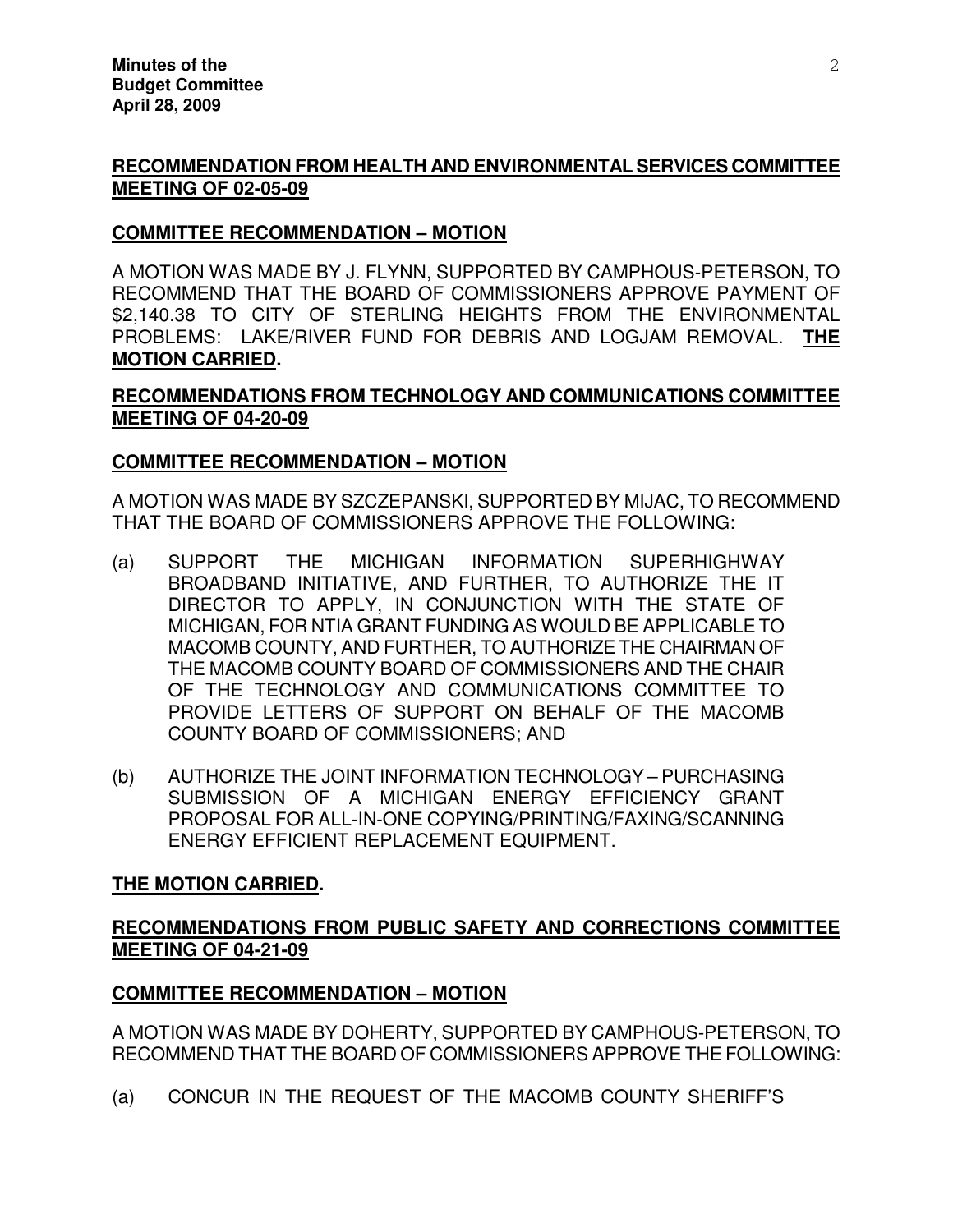OFFICE AND APPROVE THE RENEWAL OF THE MACOMB AUTO THEFT SQUAD GRANT FOR 2010, REQUIRING A COUNTY MATCH OF \$303,681; AND

(b) CONCUR IN THE REQUEST OF THE PROSECUTOR'S OFFICE AND APPROVE THE RENEWAL OF THE MACOMB AUTO THEFT SQUAD GRANT FOR 2009/2010; REQUIRING A COUNTY MATCH OF \$73,543.

## **THE MOTION CARRIED.**

## **RECOMMENDATION FROM PLANNING AND ECONOMIC DEVELOPMENT COMMITTEE MEETING OF 04-22-09**

## **COMMITTEE RECOMMENDATION – MOTION**

A MOTION WAS MADE BY D. FLYNN, SUPPORTED BY J. FLYNN, TO RECOMMEND THAT THE BOARD OF COMMISSIONERS APPROVE THAT THE COUNTY ENTER INTO AN AGREEMENT WITH WAYNE STATE UNIVERSITY TO PLACE TWO STUDENT INTERNS (TWO SEMESTER DURATION) IN THE DEPARTMENT OF PLANNING & ECONOMIC DEVELOPMENT AT A COST NOT TO EXCEED \$14,760. FUNDING IS AVAILABLE IN THE DEPARTMENT'S SALARY ACCOUNT.

The following commissioners spoke: Duzyj, Bruley and Doherty.

Chair Brdak called for a vote on the motion and **THE MOTION CARRIED.** 

#### **RECOMMENDATIONS FROM HEALTH AND ENVIRONMENTAL SERVICES COMMITTEE MEETING OF 04-23-09**

#### **COMMITTEE RECOMMENDATION – MOTION**

A MOTION WAS MADE BY VOSBURG, SUPPORTED BY CAMPHOUS-PETERSON, TO RECOMMEND THAT THE BOARD OF COMMISSIONERS APPROVE THE FOLLOWING:

- (a) CONTINUE AGREEMENT IN THE AMOUNT OF \$30,000 WITH TURNING POINT, INC. FOR THE SEXUAL ASSAULT NURSE EXAMINER (SANE) PROGRAM; AND
- (b) ALLOCATE \$100,000 TO THE ENVIRONMENTAL PROBLEMS: LAKE/RIVER FUND FOR THE 2009 BUDGET AND THE MAXIMUM CONTRIBUTION FOR THE FUND BE \$25,000; ALSO, THAT THE REMAINING \$75,000 BE SET ASIDE FOR FUTURE MATCHES OF ANY ANTICIPATED FEDERAL OR STATE GRANTS.

The following commissioners spoke: Szczepanski and Brdak.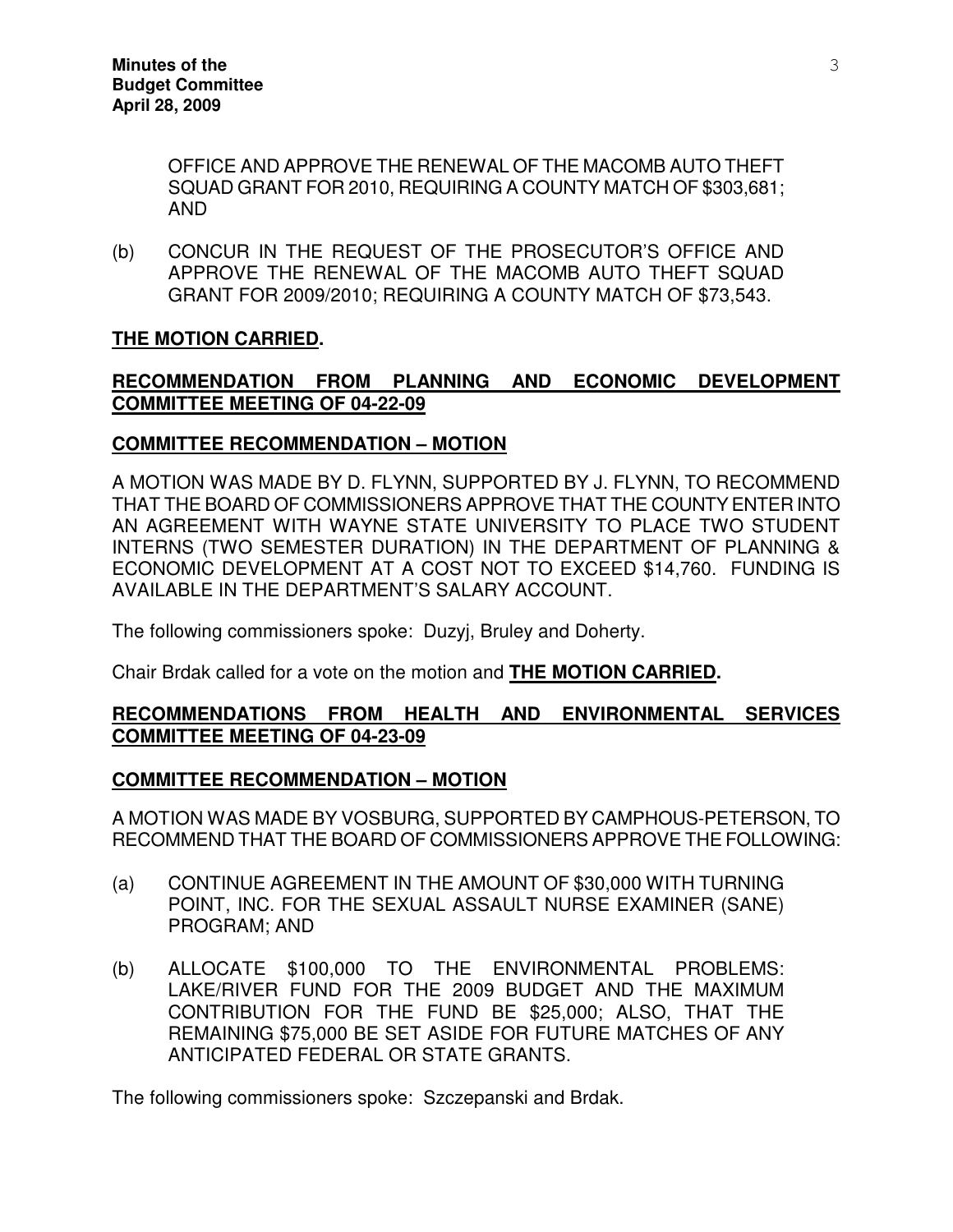Chair Brdak called for a vote on the motion and **THE MOTION CARRIED.** 

#### **APPROVE RECONFIRMATION OF ONE VACANT DEPUTY SHERIFF POSITION (Referred from 04-27-09 Personnel Committee Meeting)**

Captain John Roberts was present to answer questions.

# **COMMITTEE RECOMMENDATION – MOTION**

A MOTION WAS MADE BY DOHERTY, SUPPORTED BY DUZYJ, TO RECOMMEND THAT THE BOARD OF COMMISSIONERS APPROVE THE RECONFIRMATION OF ONE VACANT DEPUTY SHERIFF POSITION.

The following commissioners spoke: Sprys, Szczepanski and Bruley.

Chair Brdak called for a vote on the motion and **THE MOTION CARRIED.** 

# **RECEIVE AND FILE MARTHA T. BERRY FINANCIAL REPORT FOR MARCH**

Present were: Mr. Roger Facione, member of the DHS Board, Ms. Kathleen Parzynski, Business Manager at Martha T. Berry and Ms. Cynthia Davis, Interim Administrator at Martha T. Berry.

## **MOTION**

A motion was made by Moceri, supported by Doherty, to receive and file the Martha T. Berry Financial Report for March.

Mr. Roger Facione gave a verbal presentation. After the presentation, numerous questions were directed to Mr. Facione and Ms. Parzynski. Mr. David Diegel answered questions.

The following commissioners spoke: Rengert, Duzyj, Gieleghem, Vosburg, J. Flynn, Doherty and Sauger.

Chair Brdak called for a vote on the motion and **The Motion Carried.** 

# **RECEIVE AND FILE 2009 REVENUE AND EXPENSE PROJECTIONS**

## **MOTION**

A motion was made by Szczepanski, supported by Torrice, to receive and file the 2009 Revenue and Expense Projections.

Mr. John Foster gave a verbal presentation. After the presentation, both Mr. Foster and Mr. Diegel answered questions.